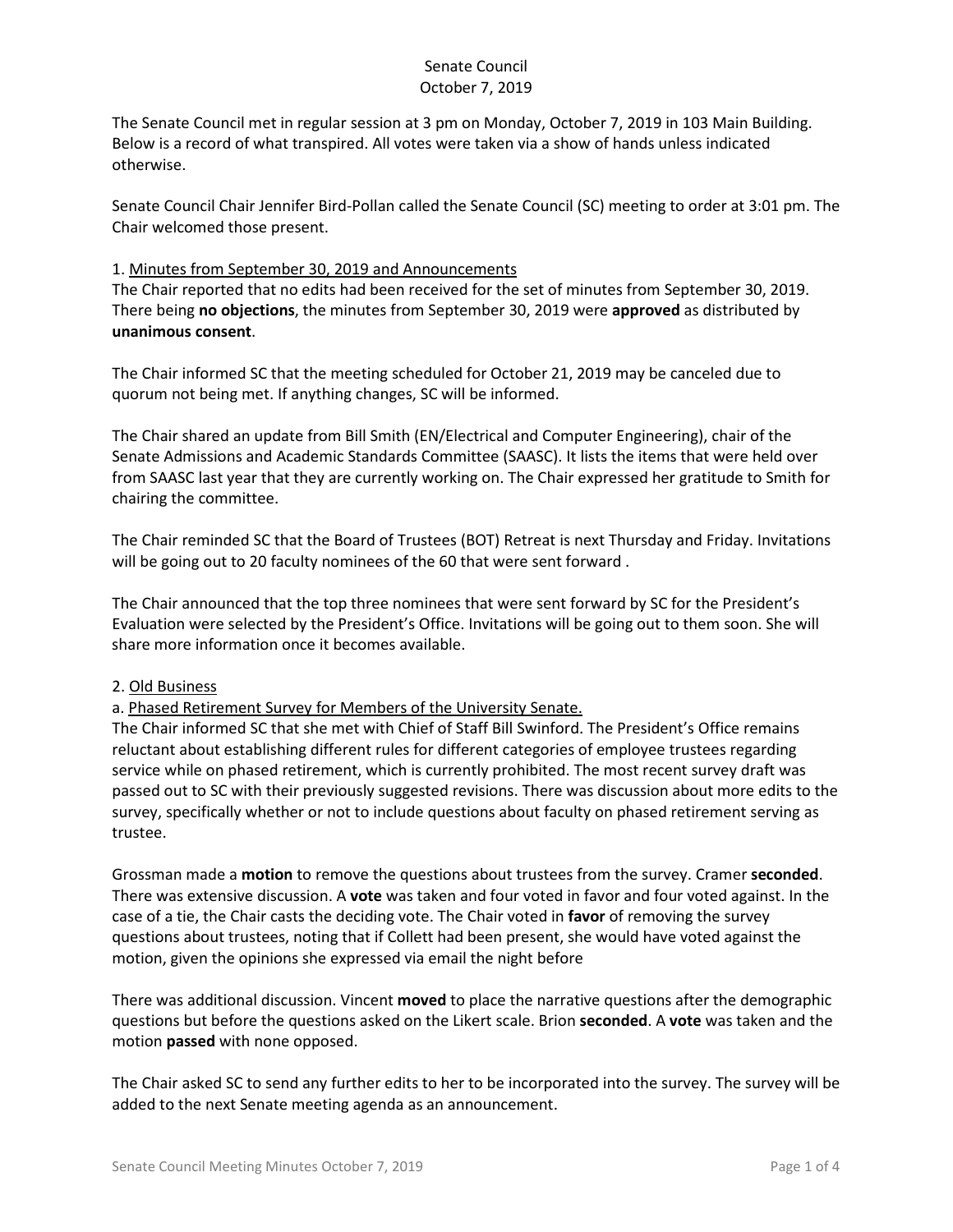Given the number of invited guests, the Chair invited those present to introduce themselves.

#### b. Pre-Planning for the SACSCOC 10 Year Reaffirmation Report

Assistant Provost for Strategic Planning & Institutional Effectiveness Annie Davis Weber informed SC that the Southern Association of Colleges and Schools Commission on Colleges (SACSCOC) 10 year reaffirmation report is due in fall 2020. Weber informed SC about Academic Standard 10.4, which addresses academic governance and asked questions for them to consider pertaining to the standard. Planning and Accreditation Coordinator RaeAnne Pearson also participated. Davis Weber asked SC for their comments and concerns. There was discussion about the answers to questions from the previous reaffirmation.

During discussion, a question arose regarding Senate's responsibilities regarding review of programs. The Chair noted that the *Senate Rules* describe program review responsibilities for the Undergraduate Council and other academic councils. There were a number of comments and questions about the program review process that is overseen by the Office of Strategic Planning and Institutional Effectiveness.

When there was no further discussion, Weber commented that if SC members filled out the questions to consider and send their responses to her, she would value that input.

### 3. University Calendars

The Chair explained that the SC regularly had the responsibility to approve the University's academic calendars. Before SC members today was the final version of next year's calendars [2020-2021], as well as the tentative calendars for [2021-22]. Next year, the SC would be asked to approve the following year's final academic calendar [2021-22].

University Registrar Kim Taylor presented the calendars for the upcoming years. Some of the highlights included starting the fall semester on a Monday, fall break, registration dates, and orientation.

There was discussion about the feasibility of starting the spring semester on a Monday. Grossman made a **motion** to create an ad hoc committee to review starting the spring semester on a Monday and Soult seconded. The Chair noted that the Senate Rules charge the SC or an ad hoc committee identified by the SC should review the academic calendar on a yearly basis. Grossman suggested that the two extra days could be used as reading days, when students would not have any classes and could prepare for finals week. After some discussion, Grossman **modified his motion** to instead ask the Senate Academic Planning and Priorities Committee (SAPPC) review starting the spring semester on a Monday. Soult **seconded**. After some discussion, including comments from Guest Kim Taylor (registrar) about most calendars at most universities being one day short of national standards, a **vote** was taken and the motion **passed**.

Taylor informed SC that the calendars are coming to them earlier this year and a five-year instructional calendar has been developed for reference.

Grossman **moved** to approve the following calendars: 2020-2021; 2022-2023 Tentative; 2020-2021 Denistry; 2022-2023 Dentistry, Tentative; 2020-2021 Law; 2022-2023 Law Tentative; 2020- 2021Medicine; 2022-2023 Medicine Tentative; 2020-2021 Pharmacy; 2022-2023 Pharmacy Tentative; Cramer **seconded**. There was no discussion. A **vote** was taken and the motion **passed**.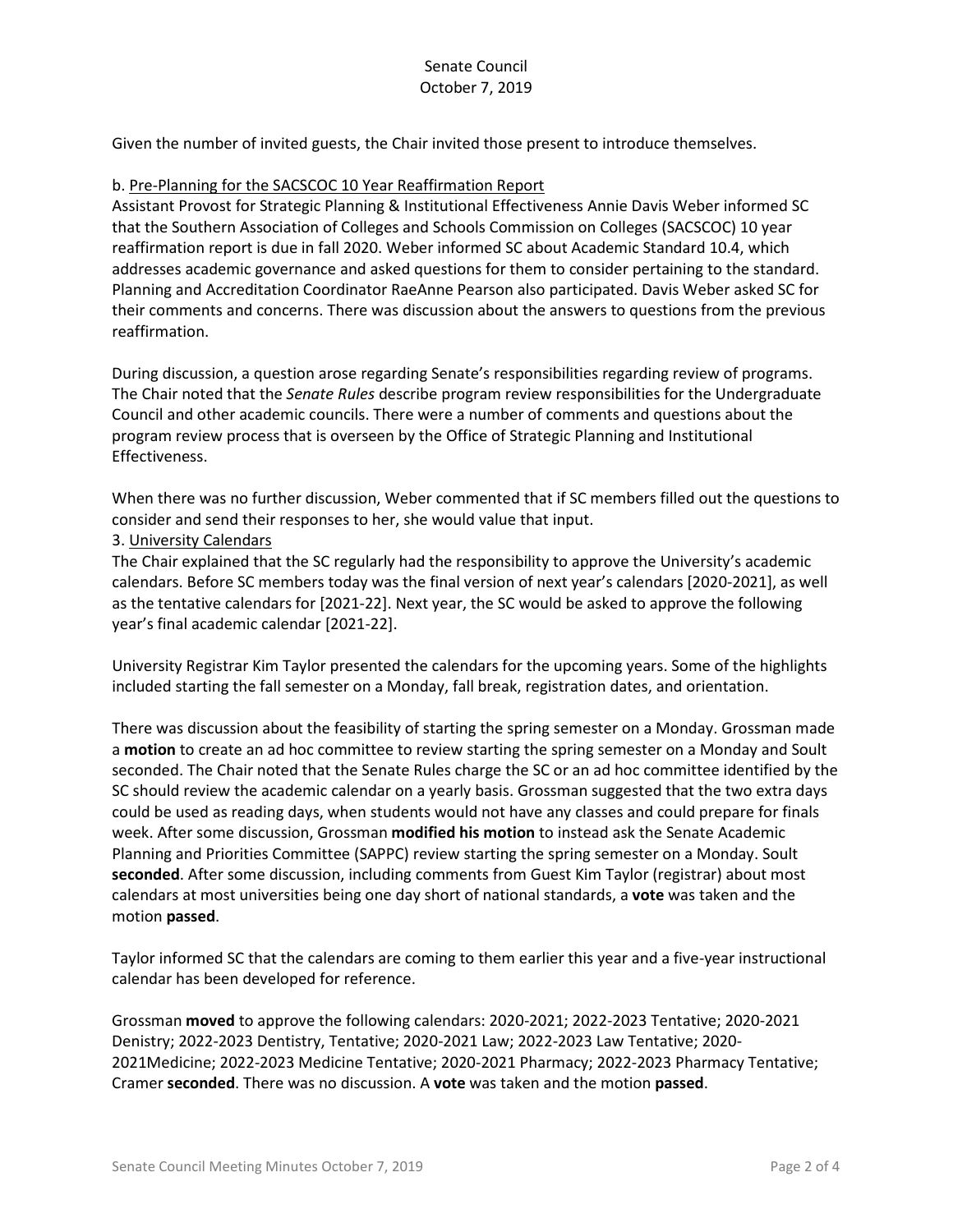4. Committee Reports

a. Senate's Library Committee (SLC) – Debra Chung, Chair

The Chair welcomed SLC Chair Debra Chung (CI/School of Journalism and Media). Chung reported that she has met with the new Dean of Libraries Doug Way and the SLC will be reviewing applications again this year for the Alternative Textbook Grant. There was some discussion about the grant. Soult shared that she has received the grant in the past and used the money for software and salary support for summer work on the software. Grossman suggested providing more statistics for the October Senate report. Chung responded that she has the report from two years ago that she can share. Osterhage commented that she has received the grant before and it has saved millions. The Chair thanked Chung for the report.

b. Senate's Academic Programs Committee (SAPC) – Aaron Cramer, Chair i. Proposed New PhD Arts Administration Cramer, chair of the Senate's Academic Programs Committee (SAPC), described the proposal.

The Chair solicited questions of fact from SC and there were some

The Chair asked if there were further questions of fact, but there were none. The Chair stated that the **motion** on the floor was a recommendation from the SAPC that the University Senate approve, for submission to the Board of Trustees, the establishment of a new PhD degree: Arts Administration, in the Department of Arts Administration within the College of Fine Arts. Because the motion came from committee, no **second** was needed. The Chair asked if there was debate on the proposal. There was none. A **vote** was taken and the motion **passed** with none opposed.

### c. Senate's Retroactive Withdrawal Appeals Committee (SRWAC) – James Donovan, Chair i. Report for 2018-19

The Chair welcomed James Donovan (LA), chair of the Senate's Retroactive Withdrawal Appeals Committee (SRWAC). Donovan explained that the number of appeals has continued to increase. The SRWAC has submitted proposed rule changes to the Senate's Admissions and Academic Standards Committee (SAASC). Highlights of the changes include higher standards for partial withdrawals, elimination of waivers, and extending the time limit from two to three years to file an application.

Donovan responded to questions from SC members. It was noted that someone with medical knowledge would be helpful when reviewing medical withdrawals, but it is not always possible to find a faculty member with that skill set who is willing to serve on that committee. The Chair thanked Donovan for the report and noted the report would be on the Senate agenda for October.

### d. Senate's Rules and Elections Committee (SREC) – DeShana Collett, Chair

i. Recommendation Regarding *Senate Rules 5.1.8.2.1, 2 and 3* ("Unilateral Withdrawal," "Time Period") The Chair welcomed guest Davy Jones (ME/Toxicology and Cancer Biology) who was filling in for SREC Chair DeShana Collet. Jones shared the SREC recommendation regarding *Senate Rules 5.1.8.2.1*, *2* and *3* ("Unilateral Withdrawal," "Time Period"). The SREC recommended to SC that the issue be referred to the Senate's Admissions and Academic Standards Committee (SAASC) as a policy matter. There was some discussion, with the Chair noting that the SAASC already had many proposals under review. Grossman commented that the SC could approve the policy matter and refer it back to the SREC for codification. There were a handful of comments.